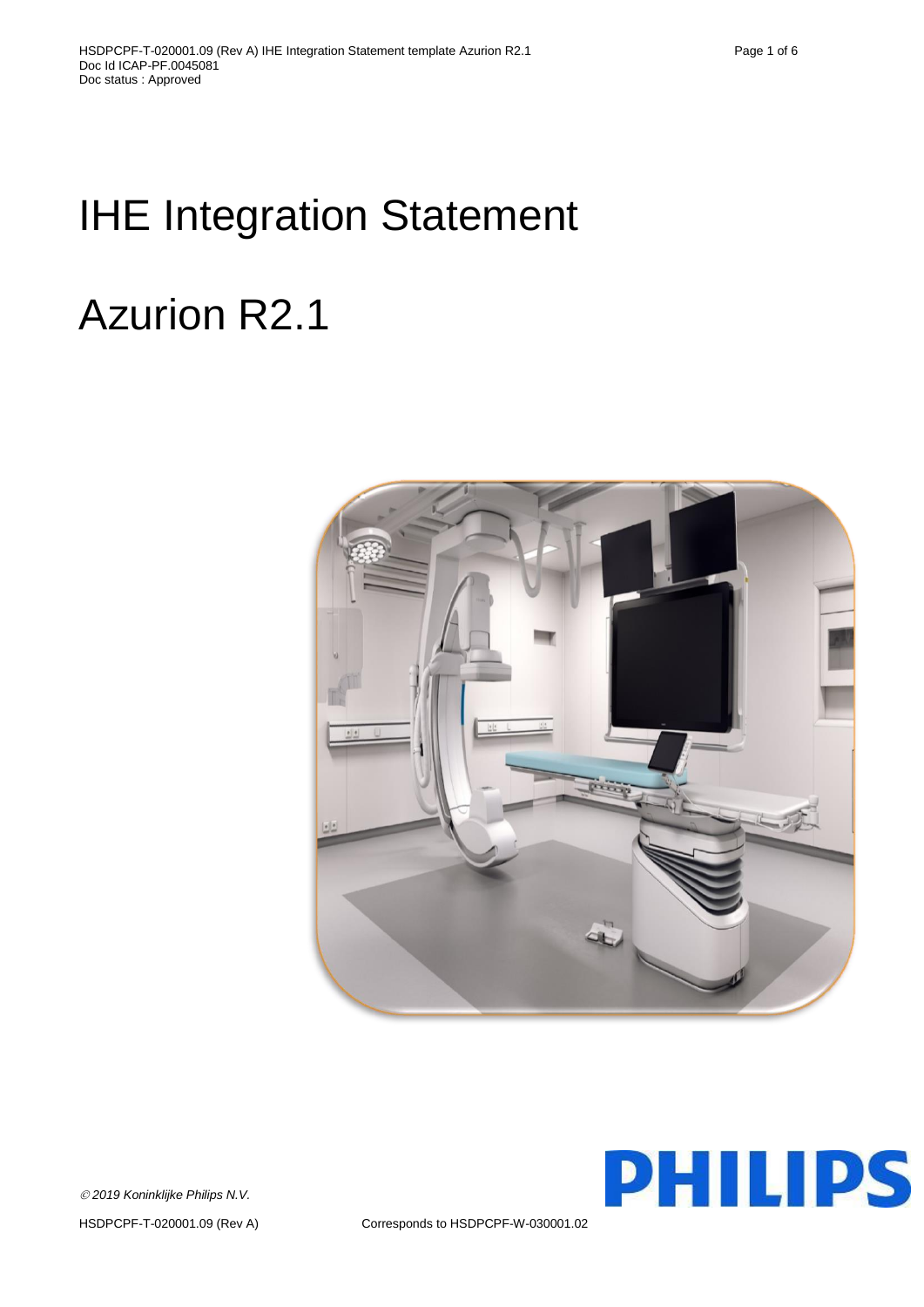**Issued by** Philips Medical Systems Nederland B.V., a Philips Healthcare Company

P.O. Box 10 000 5680 DA Best The Netherlands

URL: <https://www.philips.com/healthcare/about/customer-support>

Doc Id: ICAP-PF.0045081<br>Date: 2020-FEB-10 2020-FEB-10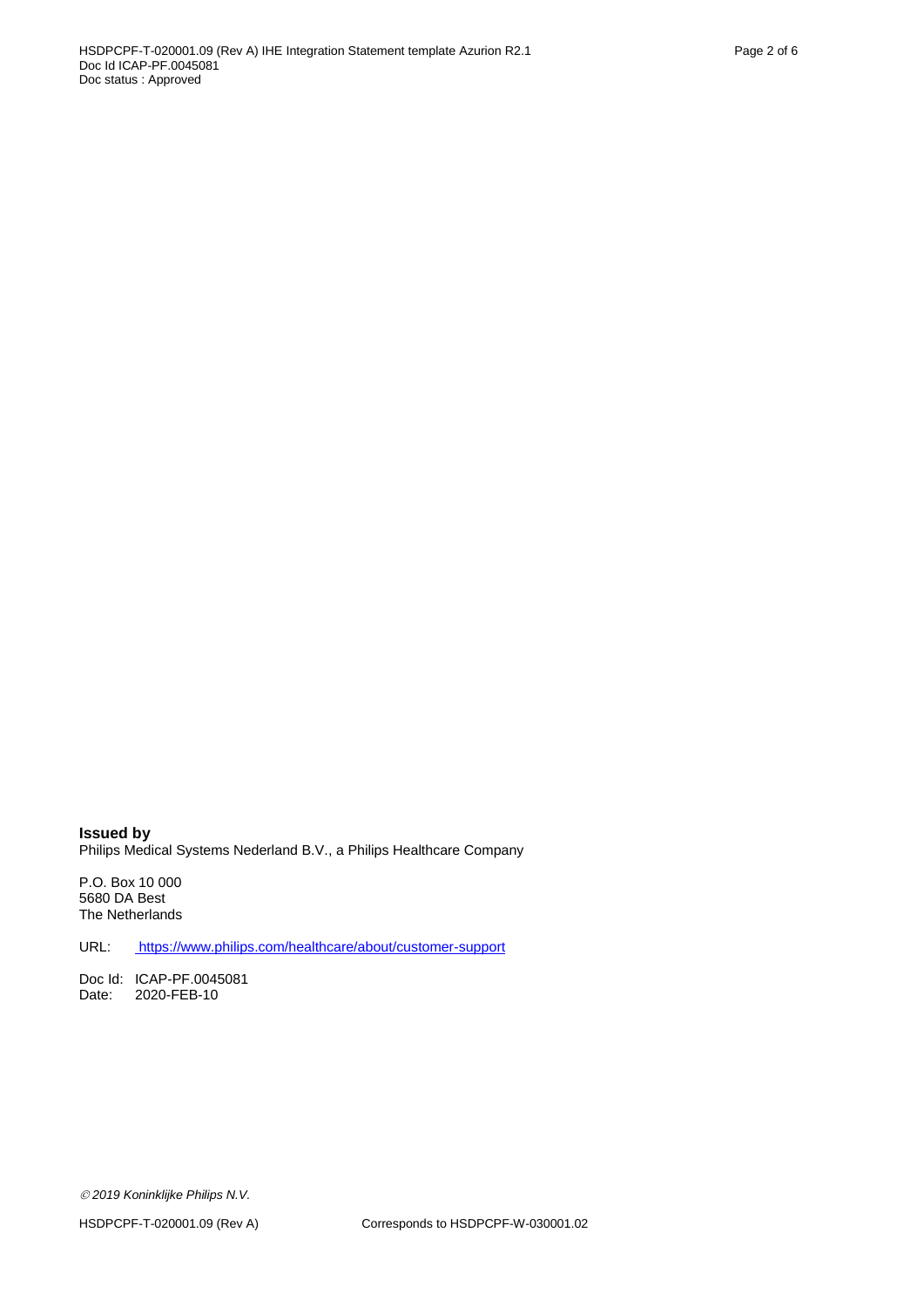# Table of Contents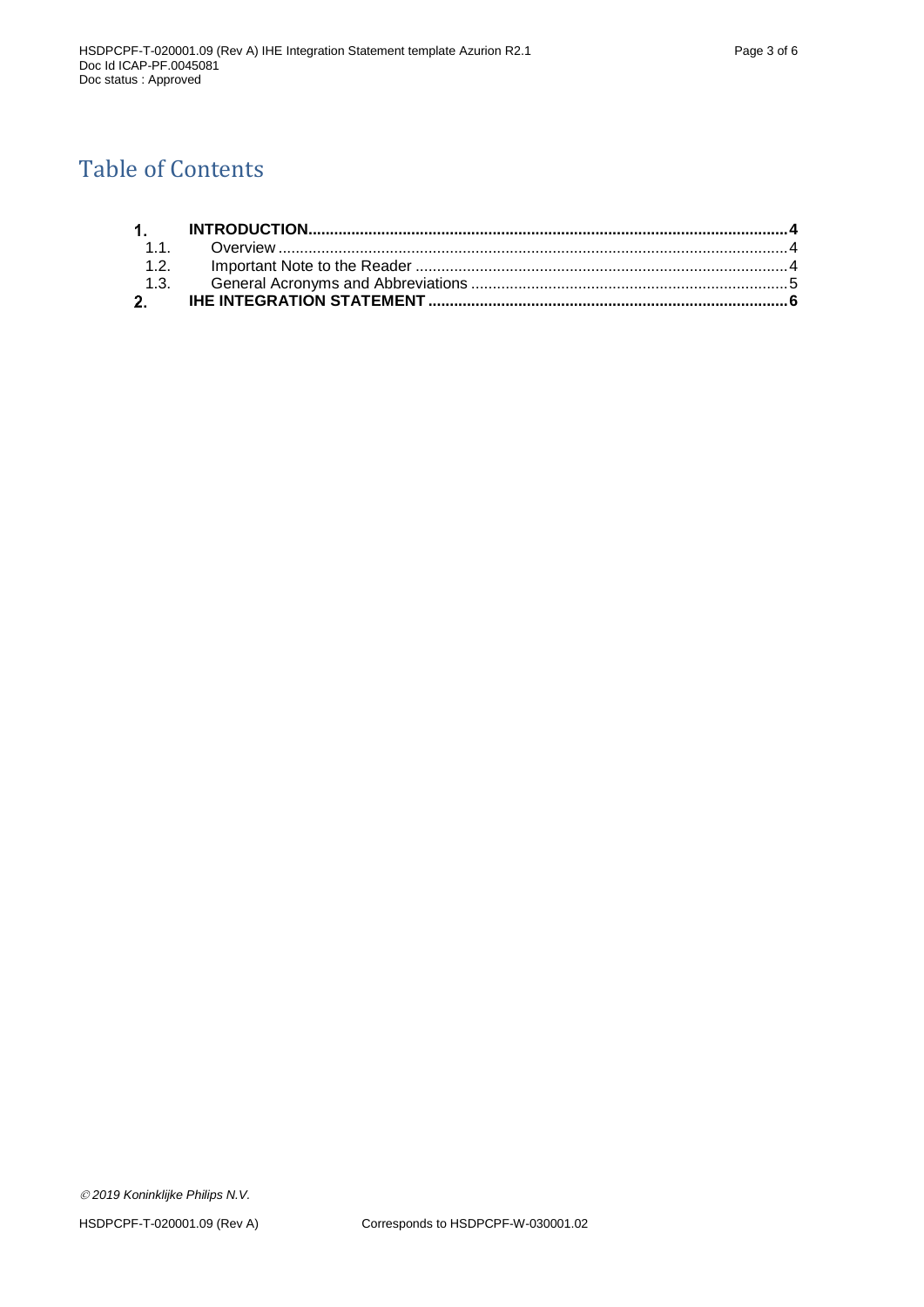## <span id="page-3-0"></span>**1. INTRODUCTION**

### <span id="page-3-1"></span>**1.1. Overview**

The Integrating the Healthcare Enterprise (IHE) Integration Statement specifies the Integration Profiles, its Actors, and Options Philips Healthcare has chosen for implementing in this product.This document helps the reader to investigate whether and to what extent interoperability with other products might be supported.

The IHE Technical Framework identifies a subset of the functional components of the healthcare enterprise and specifies their interactions in terms of a set of coordinated transactions. The actors and transactions described in the IHE Technical Framework are abstractions of the real-world healthcare information system environment. While some of the transactions are traditionally performed by specific product categories (e.g. HIS, RIS, PACS, or modalities), the IHE Technical Framework intentionally avoids associating functions or actors with such product categories. For each actor, the IHE Technical Framework defines only those functions associated with integrating information systems. The IHE definition of an actor should therefore not be taken as the complete definition of any product that might implement it, nor should the framework itself be taken as the complete definition of a healthcare information system architecture.

This IHE Integration Statement provides the reader with a high-level view of supported IHE integration profiles. For further investigations, additional information can be found in the DICOM Conformance Statement of this product and in the IHE Technical Framework.

## <span id="page-3-2"></span>**1.2. Important Note to the Reader**

This IHE Integration Statement by itself does not guarantee successful interoperability of this Philips product with other products. The user (or user's agent) should be aware of the following issues:

#### **Interoperability**

Interoperability refers to the ability of application functions, distributed over two or more systems, to work successfully together. It is the user's responsibility to analyze thoroughly the application requirements and to specify a solution that integrates Philips equipment with non-Philips equipment.

#### **Verification**

Philips equipment has been carefully tested to ensure that the actual implementation of the IHE Integration Profiles corresponds with this Integration Statement.

Where Philips equipment is linked to other equipment, the first step is to compare the relevant Integration Statement. If the Integration Statement indicates that successful information exchange should be possible, additional verification tests will be necessary to ensure the functionality, performance, accuracy and stability of image and image related data. It is the responsibility of the user (or user's agent) to specify the appropriate test suite and to carry out the additional verification tests.

#### **New versions of the IHE Technical Framework**

The IHE Technical Framework will evolve in future to meet the user's growing requirements and to incorporate new features and technologies. Philips is actively involved in this evolution and plans to adapt its equipment to future versions of the IHE Technical Framework. In order to do so, Philips reserves the right to make changes to its products or to discontinue its delivery.

The user should ensure that any non-Philips provider linking to Philips equipment also adapts to future versions of the IHE Technical Framework. If not, the incorporation of IHE enhancements into Philips equipment may lead to loss of connectivity (in case of networking).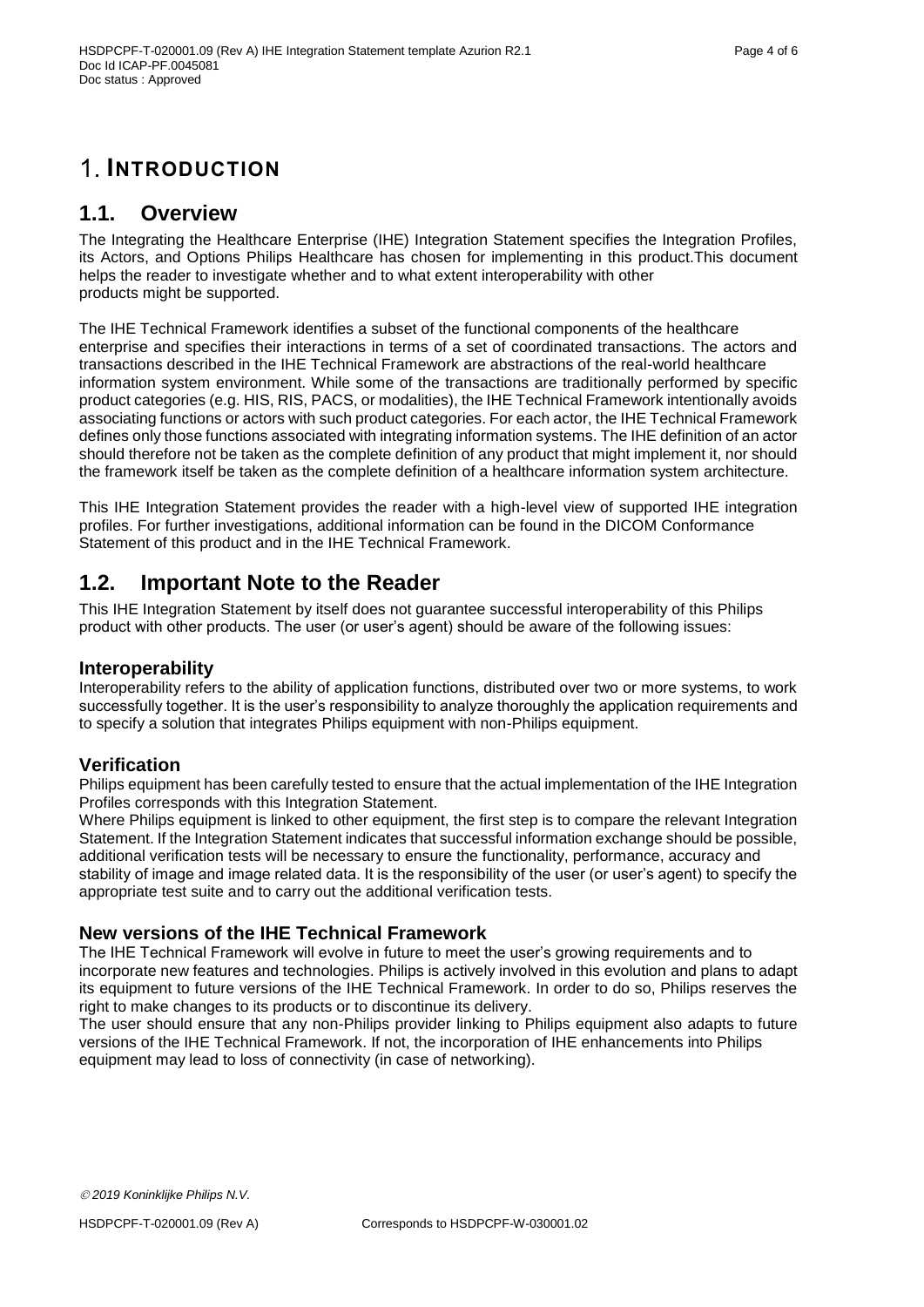## <span id="page-4-0"></span>**1.3. General Acronyms and Abbreviations**

The following acronyms and abbreviations are used in the document.

- Actor An entity within a use case that performs an action
- DICOM Digital Imaging and Communication in Medicine
- HIS Hospital Information System<br>HL7 Health Level 7
- Health Level 7
- IHE Integrating the Healthcare Enterprise<br>PACS Picture Archiving and Communication
- PACS Picture Archiving and Communication System
- RIS Radiology Information System